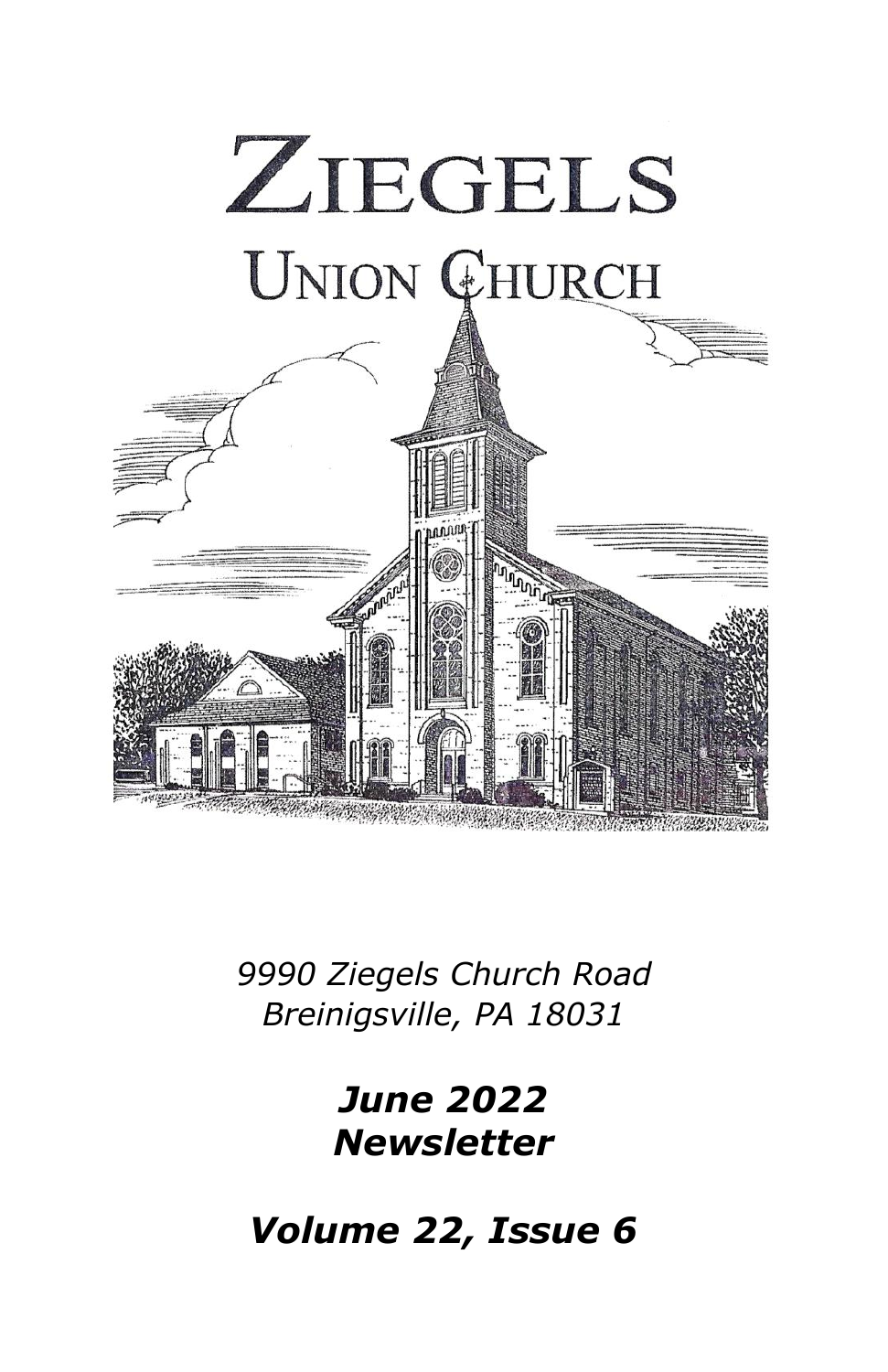

# **Fellowship Hour**

Everyone likes to have the drinks, snacks and refreshments every Sunday during 10:00 a.m. and 11:00 a.m. If you have questions, please contact Doreen Wynn at 610-481-0143 or [luvplumeria@yahoo.com.](mailto:luvplumeria@yahoo.com) Carley has created a signup

[https://m.signupgenius.com/#!/showSignUp/70a0d4](https://m.signupgenius.com/#!/showSignUp/70a0d4daaad2aa5f49-fellowship) [daaad2aa5f49-fellowship.](https://m.signupgenius.com/#!/showSignUp/70a0d4daaad2aa5f49-fellowship) You may be in touch with Doreen Wynn, 610-751-6123.

**The Men's Bible Study Breakfast Group** will be meeting every Friday at Cracker Barrel at 7:00 a.m. All are welcome to enjoy breakfast and study our weekly scriptures!

**Our Ziegels Sewing Mission is open to all those who are interested in helping.** Our meetings will begin at 5:30 p.m. on June 15, July 20, August 17, September 21, October 19, and November 16. Donations are appreciated.



**Our Prayer Shawl Ministry meets** the third Wednesday of each month at 9:00 a.m. in the Fellowship Room. The group makes Prayer Shawls, Baptismal blankets and scarves. All are invited to attend this group and share your gifts or come out and learn to knit and crochet.

**Rev. Dr. Larry Pickens will be performing a "Blessing of the Bikes"** at Ziegels Union Church on Saturday, June 18 at 9:00 a.m.

**Lutheran Social Services Meetings** are scheduled for September 26, November 21 and all at 7:00 p.m. in the Fellowship Hall. Open to anyone that would like to join us!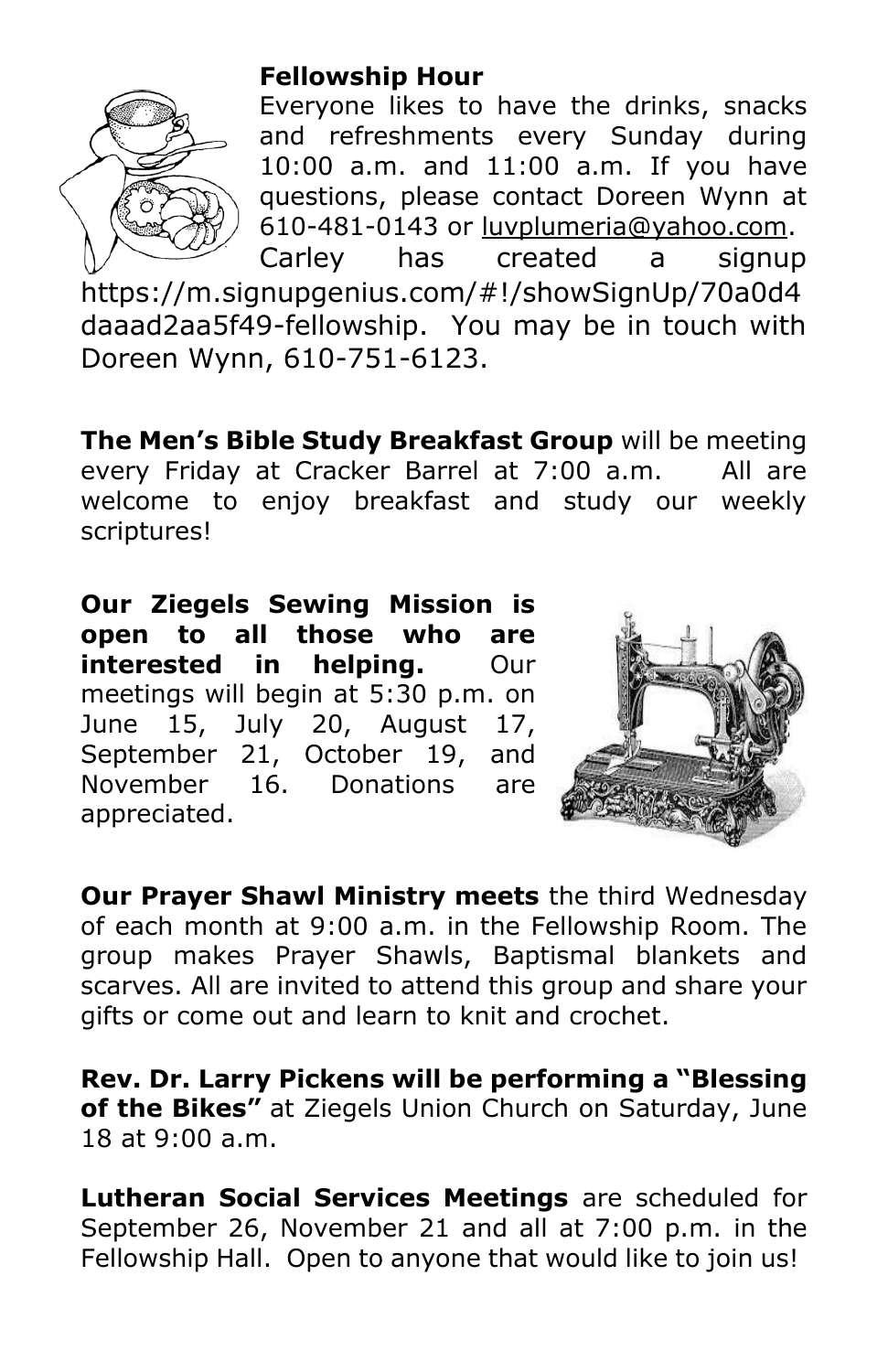

# **Mission Team**

**The 15th Annual Mission Team Golf Outing will be held on Saturday, August 6** at Whitetail Golf Club in Bath at 2:00 p.m. The fees are \$90.00 per golfer, which includes greens fees, lunch, and prizes. Donations of raffle prizes are needed as well as tee sponsors (\$50.00) and business sponsors (\$25.00). Foursome forms and sponsor forms are available in the main office or call Terry Oplinger at (610) 462-5324 for more information. Help is also needed the day of the Outing.

**Our Mission Team Trip will be held on Sunday, August 14 to Saturday, August 20 in Camden, New York. We are in need of those who would like to be working in New York.** 

**On Sunday, September 11 we will celebrate the Synod's "God's Work, Our Hands."** We will be packing Military boxes for those who serve outside of the country. Donations will be needed: Snack bars, cheese crackers, candy (no chocolate), (we send a lot of Moose Crunch Bars), gum, nuts, trail mix l, Ramen noodles, flavoring packets for water, beef jerky, instant Mac and Cheese, peanut butter, toothbrushes and paste, lip balm, lotions, word puzzle books, stationery, and envelopes, etc. Please bring donations by September 4.

#### **Our next Shrimp Boil will be held on Sunday, September 18.**

**Our Crab Cake Fundraiser will be held on Sunday, November 6.**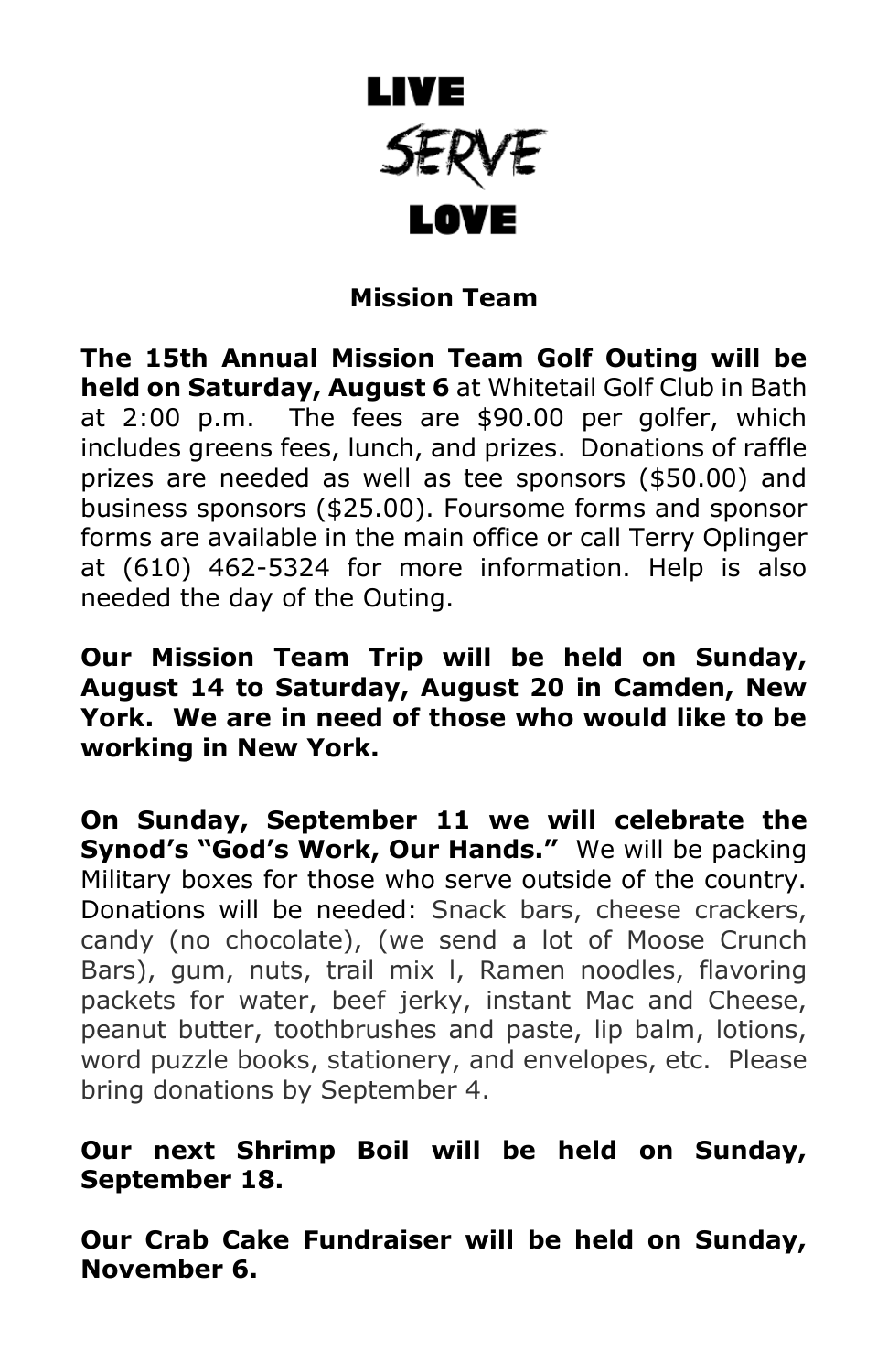# **Sunday School**

Interested in teaching Sunday School? Teaching help is needed for adult learners, teenage learners, and grade school learners. Planning will begin this summer for Fall 2022 classes. Youth group leaders are also needed for all grades. Please consider helping as you are able. Contact Kristin Folck, Kelly Lucarelli, or Myrena Frantz at [ziegelschristianeducation@outlook.com.](mailto:ziegelschristianeducation@outlook.com)

# **Confirmation Sunday**

Join us at our Union Service at 9am on June 5 to celebrate our students who are being confirmed.

#### **Vacation Bible School!**

Join us for VBS on June 20-24 from 9 to noon for stories, snacks, science, songs and fellowship! Mars and Beyond is our theme this year! If you are interested in attending or volunteering your time, please reach out to Kristin Folck or see our Facebook page to sign up! Open to children age 3 (by June 1) through  $6<sup>th</sup>$  grade.

Donations of Snacks are needed, please place your donation in the kitchen on the center counters by June 19! \*Big Container of Cheese Balls (2) \*Blueberries (2 big containers) \*Graham Crackers (1 Box) \*Pineapple Tidbits (6 large cans) \*Thin Pretzel Sticks (3 bags) \*Oranges (10) \*Green Grapes (3 bags) \*Cheez-Its (4 boxes) \*Mini Carrots (5 Large Bags) \*Oreos (2 bags) \*Watermelon (1 large) \*Hot Dogs (100) \*Rice Crispy Cereal (1 box) \*Blue Jello (8 big boxes) \*Mini Marshmallows (2 bags) \*Fruit Snacks (5 boxes) \*Cool Whip (4 large containers) \*Golden Oreos (2 bags) \*Hot Dog Rolls (100 rolls) \*Cheerios Cereal (2 boxes)

Questions, please reach out to Kristin Folck : KristinFolck@gmail.com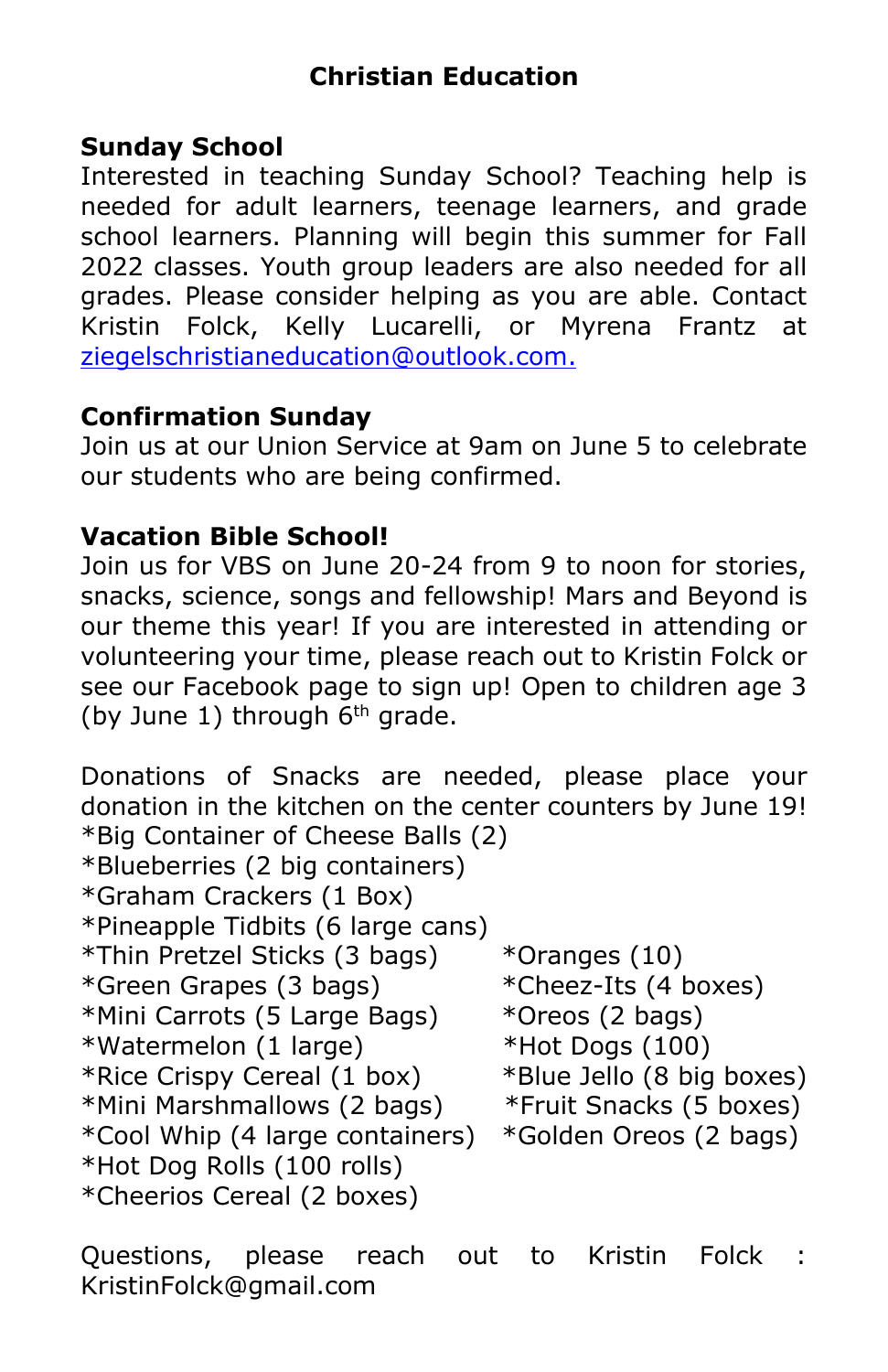# **Free Books**

The Sunday School will be purging some of their Library resources as our Library is overflowing! We will be placing books on the table upstairs by the Sunday school office for the taking. All are welcome to come between June 26 to July 10 to review and take for free.

# **Upcoming Events**

Mark your calendars for our upcoming events! Confirmation Sunday – June 5, Union Worship at 9 a.m. Mars and Beyond VBS – June 20-24 9 a.m. to Noon Books for Free – June 26 to July 10

# **From Property –**

A big thank you to five of the Sewing Mission ladies and three husbands of May 5 for working on pulling weeds.

Another big thank you to 14 Union Members for pulling weeds, spreading mulch and for working on scrubbing, pressure washing the Pavilion on May 21.

Also, a huge thank you to Harry Millward and Roger Snyder for mowing our grass around the Church and Sexton's house.

# **Union Message – Rob Ziegler**

Hoping everyone is healthy and in God's good graces. The work of the sexton search continues with a recommendation to the Union Committee on June 7th. As we get out to enjoy the summer, please stay safe!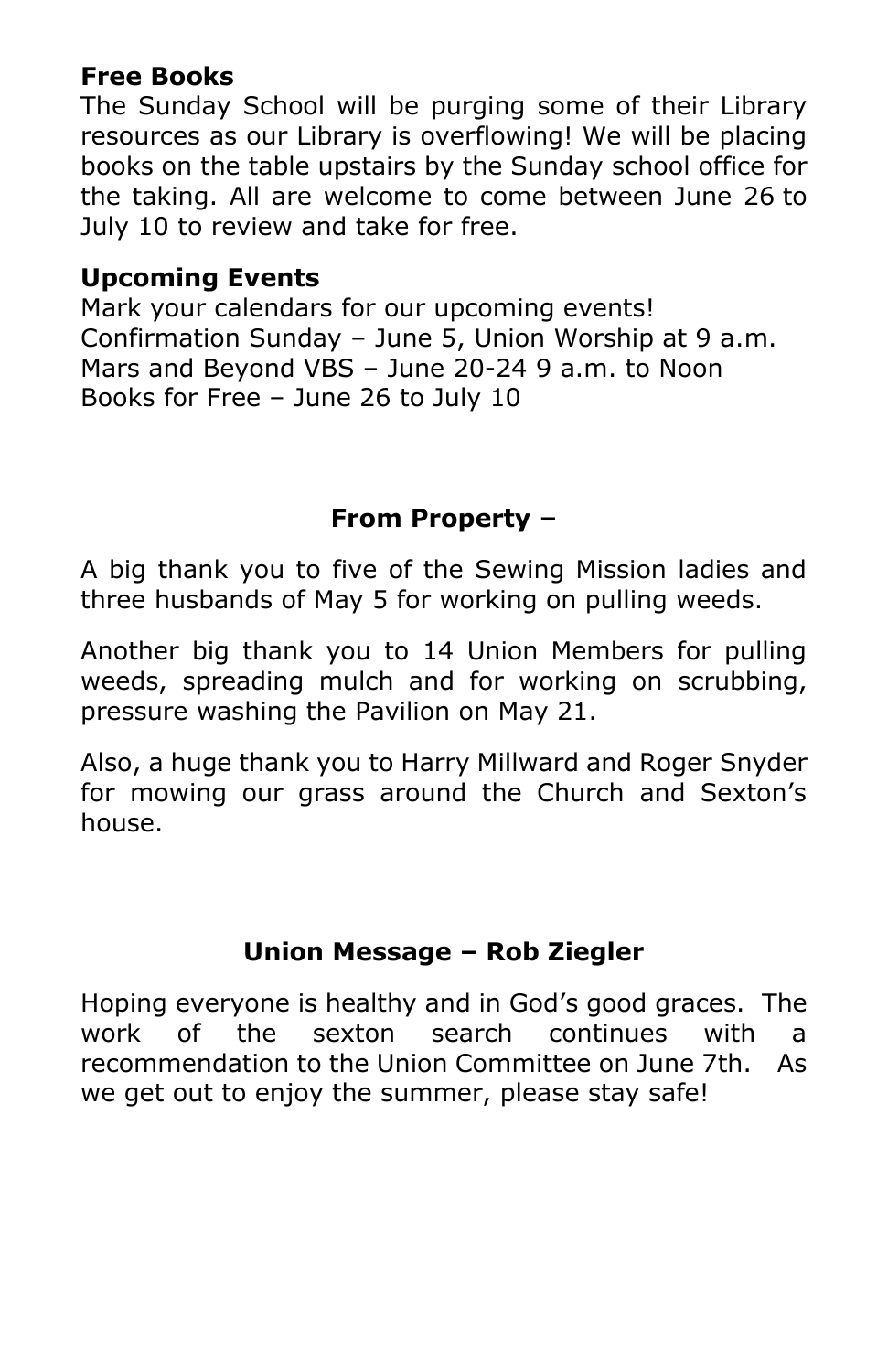# **2022 Fellowship Activities Mark your Calendars- More information to Come**

**July 9**- Living Legends Tractor Show (Date changed) 3:00  $-7:00$  p.m.

**September 10**- Harvest Moon Festival 3:00 -7:00 pm **November 13**- Veteran's Day/ "Thanks"giving Meal **November 25**- Christmas Decorating/ Cookie Exchange **TBD**- Snowflake Fest/ Candy Cane Hunt

# **The Lowhill Food Pantry**

The statistics for the month of April … The Pantry served (82 adults, 57 children, and 15 seniors) for a total of 154 individuals. 18 clients were served on Saturday, 9 on Wednesday, and 14 on Thursday. 54 children were served during April for the Weekend Food Program for Students/Children.

Church members provided 148 pounds of food during this month. Our needs moving forward for the upcoming month are cereal, any kind of jelly except grape, pancake syrup, sauerkraut, boxed potatoes, ketchup and mustard. The Blessing Room needs socks, kitchen items (spatula's, long handle spoons, t-towels, and dish cloths).

Dates the Pantry is open for the month of June are Saturday June 4, Wednesday June 15, and Thursday June 16.

> Thank you so much for your support. Gloria Zimmerman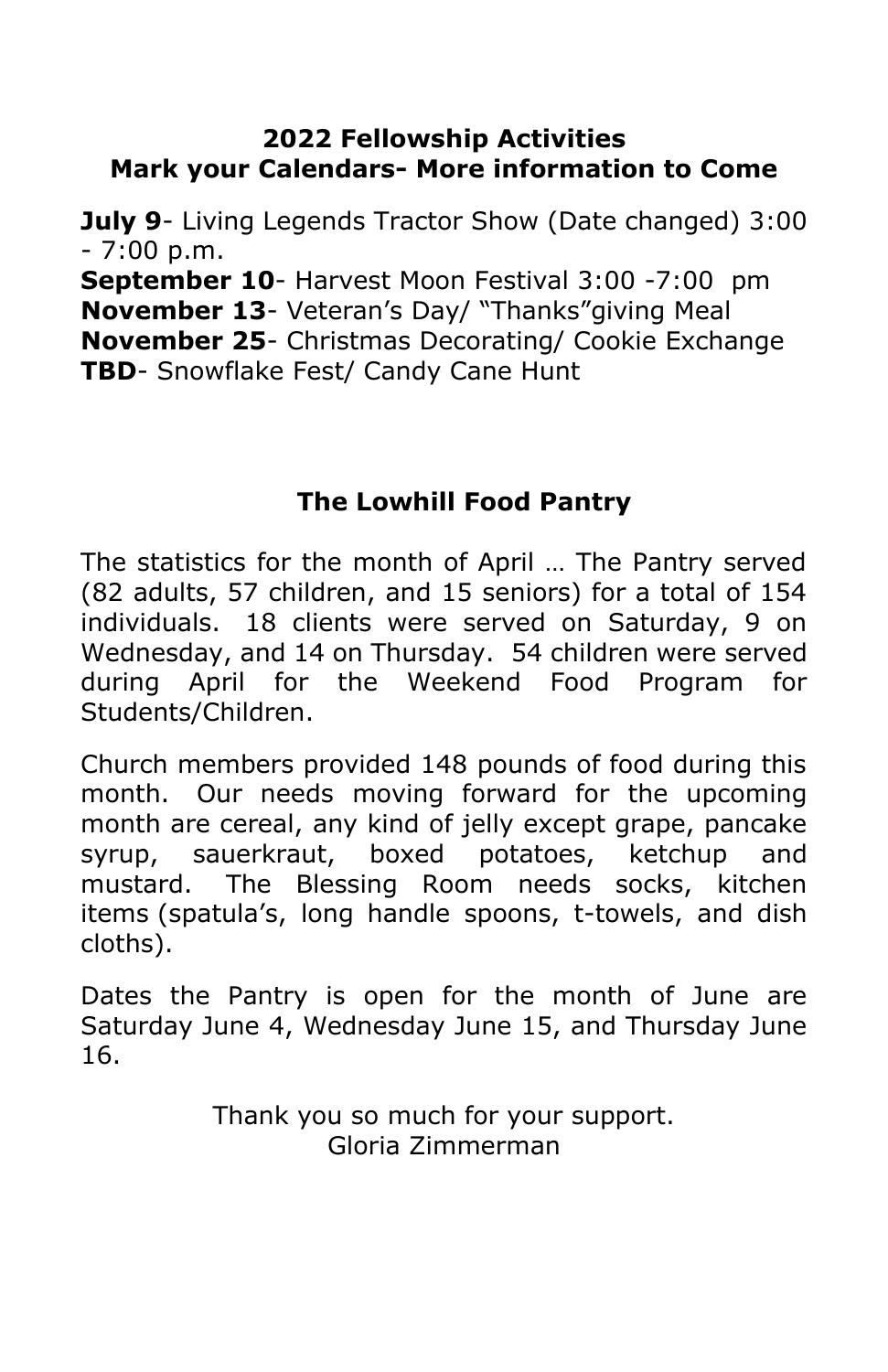Yesterday, He loved you<br>Today, He loves you. Tomorrow, He will love you<br>Nothing will change.  $-$  Hebrews 13.8

Pins LordsPlan3bom

#### **Message from Lori…**

**God loves us in spite of what we have done. We have done some good this in our lives !**

#### **God calls us to His ministry not because we know what we are doing but because He knows what He can do through us !**

So very many people believe they have little to offer. But if we have ever said "no" when God has called, we know God doesn't take "no" for an answer. He also does not accept "not now" or "maybe later" or "I can't." God knows we can ! He has more faith in us than we have in ourselves. And for that we should all be thankful.

Listen to Paul's words in his letter to the Romans, *"Do not let sin control the way you live; do not give in to sinful desires. Do not let any part of your body become an instrument of evil to service sin. Instead give yourselves completely to God, for you were dead, but now you have new life. So use your whole body as an instrument to do what is right for the glory of God. Sin is no longer your master, for you no longer live under the requirement of the law. Instead, you live under the freedom of God's grace."* (Romans 6:12-14, NLT)

**God helps us because most days we really, really need it** ! God loved us first, He forgave us first and now we can loves ourselves and others, forgives ourselves, and other, and at last we are able to rest assured when God calls, He will give you what you need.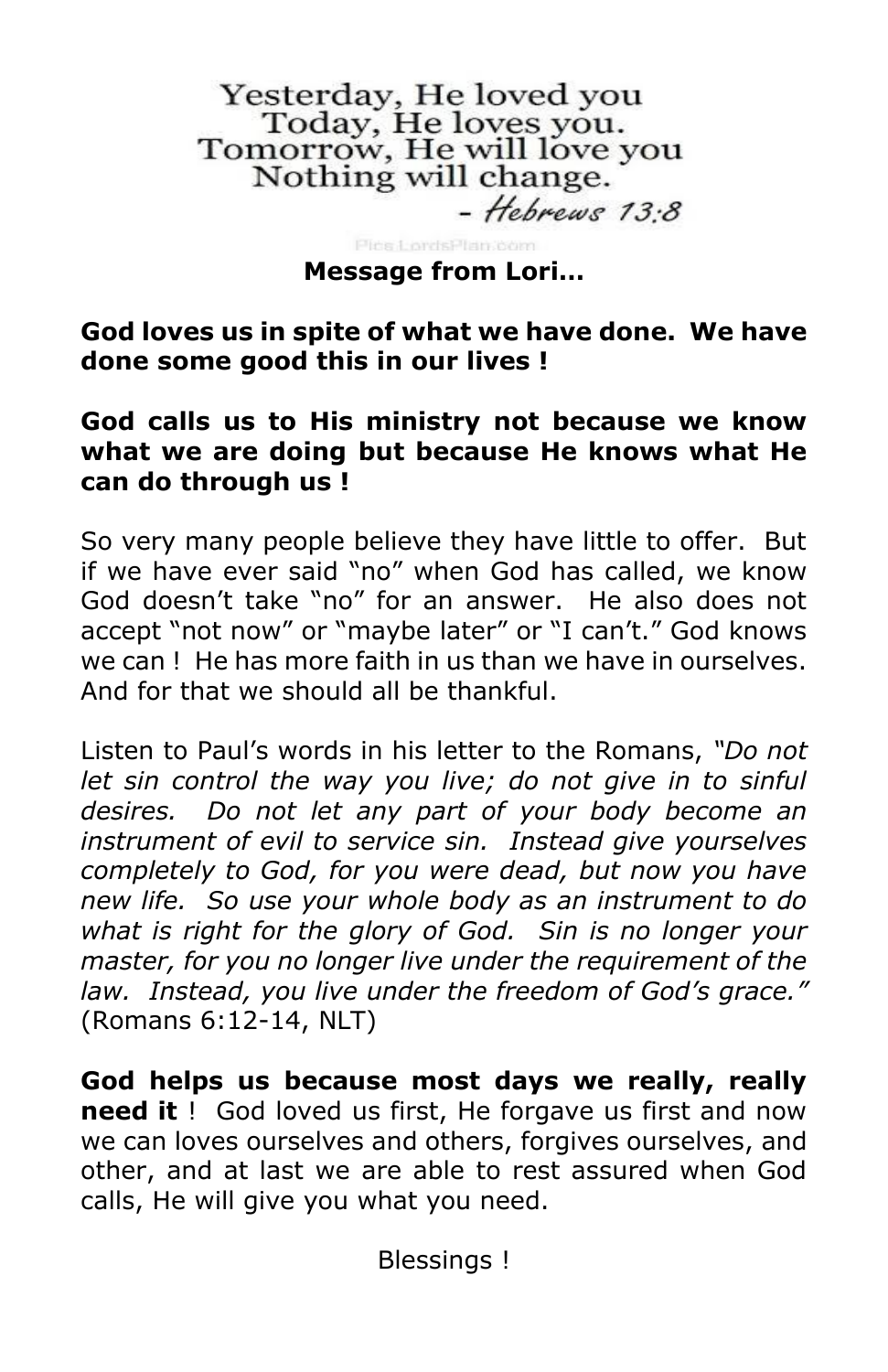# Thank you

#### **The following people are the sponsors for the month of June:**

- Lowhill Food Pantry Sponsor Mark and Nancy Clemens.
- Website Sponsor Darlene and Harold Heintzelman

#### **Thank you**

- for all of those who joined the Mission Team for the Shrimp Boil. And thank you for all those who have helped us !
- the Lutheran Social Services Committee would like to thank everyone that purchased Easter Flowers and Mother's Day Flower Coupons.

# **Letters**

Dear Ziegels Church,

I wanted to Thank You for the beautiful Church music that emanates to the surrounding neighborhood. I am a neighbor and thoroughly enjoy hearing the chimes and the music. It reminds me of the church from my Mom's home town in Messancy, Belgium. Thank you for continuing a tradition that many churches no longer do. I feel Blessed to be your neighbor. In God's Love, Tanya Smargiassi (Saratoga Circle)

# **Contact Information**

#### **Website: [www.ziegelschurch.org](http://www.ziegelschurch.org/) Church Office Hours: 8:00 a.m. to 4:00 p.m. Phone: 610-285-6157**

| Rev Andy Meckstroth, Lutheran Pastor        | 484-523-3039 |
|---------------------------------------------|--------------|
| Lori Brawn, Lutheran Administrator          | 610-573-9764 |
| Rev Larry Pickens, UCC Pastor               | 847-687-5897 |
| Marlene Frantz, UCC Admin. Assistant        | 610-285-6631 |
| Jill Bruckart, Director of Music Ministries | 484-456-6701 |
| Kristin Folck, Christian Education Director | 484-860-2549 |